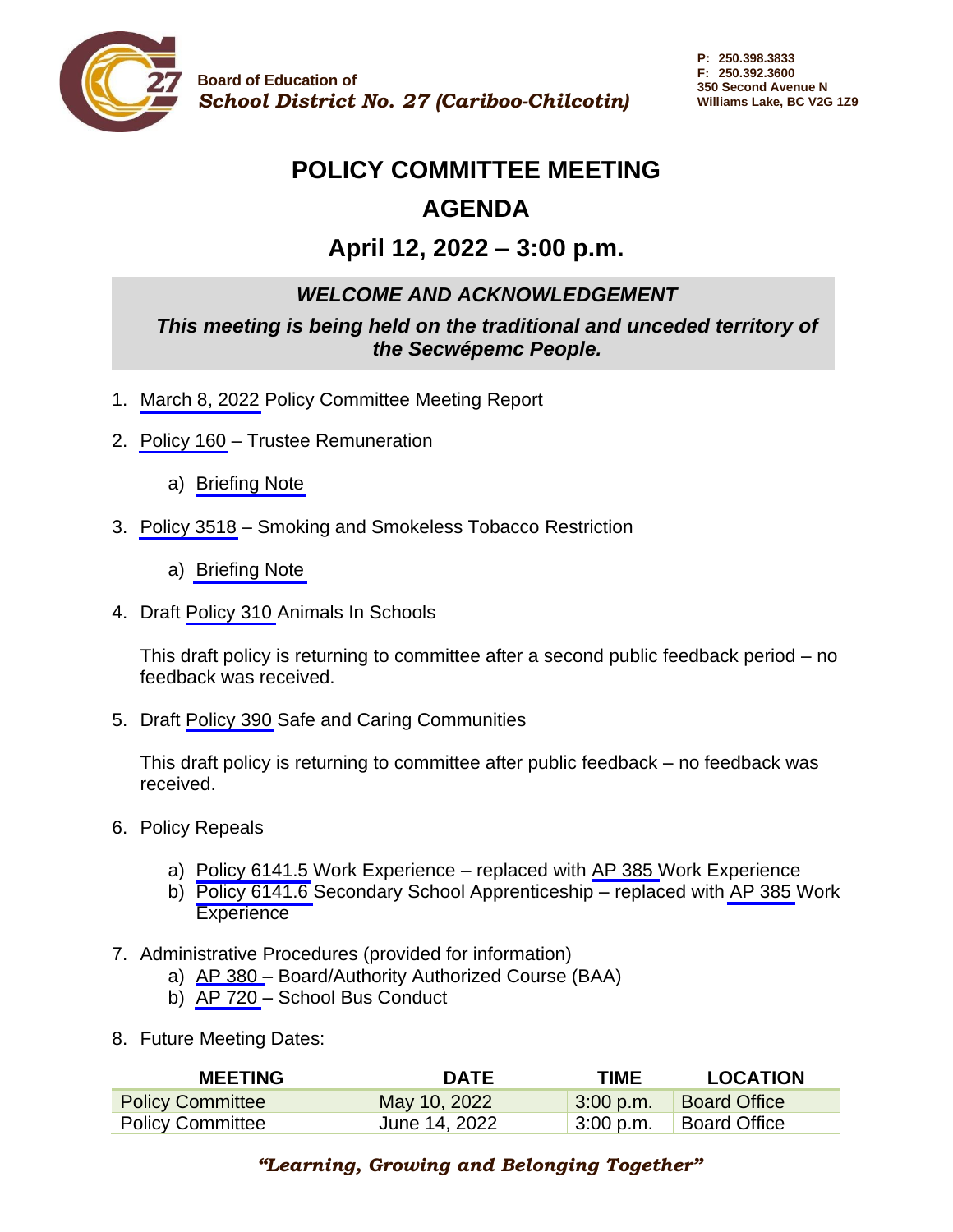<span id="page-1-0"></span>

#### **POLICY COMMITTEE MEETING REPORT**

**March 8, 2022 (3:07 – 3:57 p.m.)**

- **Trustees in Attendance:** Ciel Patenaude, Angie Delainey, Mary Forbes (3:12), Anne Kohut, Linda Martens
- **Attending via Teams:** Alexis Walch
- **Staff:** Superintendent Chris van der Mark, Secretary-Treasurer Harinder Singh, Assistant Superintendent Cheryl Lenardon, Directors of Instruction Sean Cameron, Cathy van der Mark and Dean Coder, Manager of Facilities and Transportation, Director of Human Resources Taryn Aumond (3:47), Executive Assistant Carrie Pratt

|                                         | Agenda Item                                                             | <b>Notes</b>                                                                                                                                                                                                                                                                                                                                            | Action                                                  |
|-----------------------------------------|-------------------------------------------------------------------------|---------------------------------------------------------------------------------------------------------------------------------------------------------------------------------------------------------------------------------------------------------------------------------------------------------------------------------------------------------|---------------------------------------------------------|
| Acknowledgment of traditional territory |                                                                         |                                                                                                                                                                                                                                                                                                                                                         |                                                         |
|                                         | 1. February 8, 2022<br><b>Policy Committee</b><br><b>Meeting Report</b> | The committee reviewed the report and recommended no<br>changes.                                                                                                                                                                                                                                                                                        | None                                                    |
|                                         | 2. Policy 160 -<br><b>Trustee</b><br>Remuneration                       | The committee reviewed this existing policy to ensure<br>equitable and fair compensation for Trustees from all<br>zones. Historical trustee expense and remuneration data<br>was shared. The committee requested that this item return<br>to committee in April for further discussion.                                                                 | Recommendation<br>to review policy at<br>April meeting. |
|                                         | 3. Sanctuary School<br><b>Policy</b>                                    | Trustee Martens requested an examination of this issue<br>and the committee considered potential policy with<br>information from both Trustee Martens and Ms. Lenardon.<br>As this may become a BCSTA matter, the committee<br>decided to make no recommendation at this time but to<br>revisit the issue if needed.                                    | None.                                                   |
|                                         | 4. Policy Repeals                                                       | The committee recommended that the following policies<br>be repealed:<br>Policy 3280.1 - replaced by AP 690<br>$\bullet$<br>Policy 3515 - replaced by Policy 750<br>Policy 3517 - some content covered in AP 730<br>Policy 6141.3 – policy unnecessary, Ministry of Ed.<br>Legislation in place to address<br>Policy 5140 - content covered in AP 610-2 | <b>Referred to Board</b><br>for repeal.                 |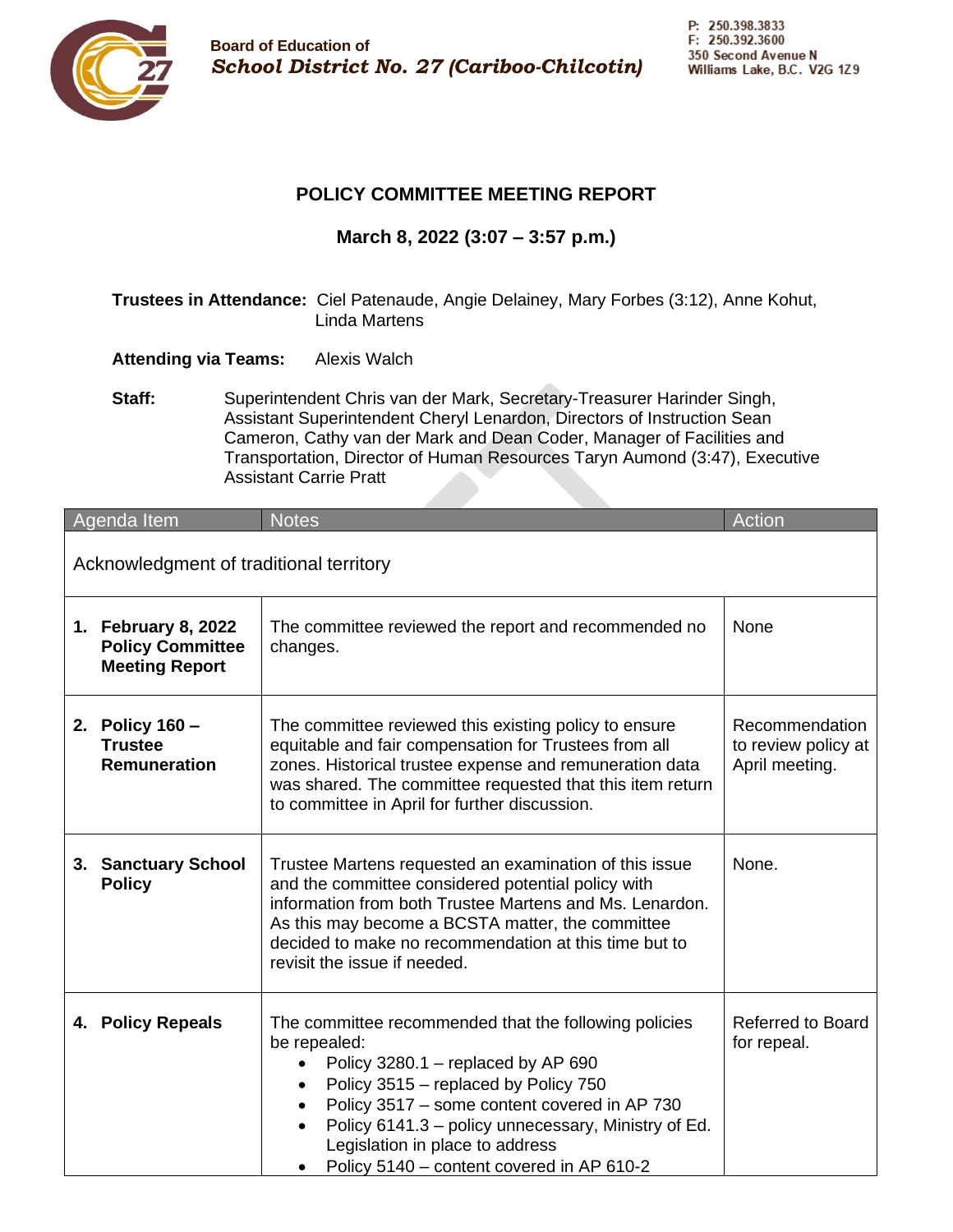

| Agenda Item                                | <b>Notes</b>                                                                                                                                                                                                                                                                                                                                     |                |                                                |  | Action              |  |
|--------------------------------------------|--------------------------------------------------------------------------------------------------------------------------------------------------------------------------------------------------------------------------------------------------------------------------------------------------------------------------------------------------|----------------|------------------------------------------------|--|---------------------|--|
|                                            |                                                                                                                                                                                                                                                                                                                                                  |                |                                                |  |                     |  |
| 6. Administrative<br><b>Procedures</b>     | The following procedures were provided for information:<br>a) $AP 610 - FOIPPA$<br>b) AP $610-3$ – FOIPPA Table<br>c) AP $610-1$ – Privacy Breach<br>d) AP $640$ – Purchasing<br>e) AP $640-1$ – Tender<br>AP 660 – Protection of School District Records<br>f)<br>When Working Away from The Workplace<br>g) AP 680 – Disposal of Real Property |                | No action<br>provided for<br>information only. |  |                     |  |
| 7. Future Meeting Dates:<br><b>MEETING</b> |                                                                                                                                                                                                                                                                                                                                                  | <b>DATE</b>    | <b>TIME</b>                                    |  | <b>LOCATION</b>     |  |
| <b>Policy Committee</b>                    |                                                                                                                                                                                                                                                                                                                                                  | April 12, 2022 | 3:00 p.m.                                      |  | <b>Board Office</b> |  |
| <b>Policy Committee</b>                    |                                                                                                                                                                                                                                                                                                                                                  | May 10, 2022   | 3:00 p.m.                                      |  | <b>Board Office</b> |  |
| <b>Policy Committee</b>                    |                                                                                                                                                                                                                                                                                                                                                  | June 14, 2022  | 3:00 p.m.                                      |  | <b>Board Office</b> |  |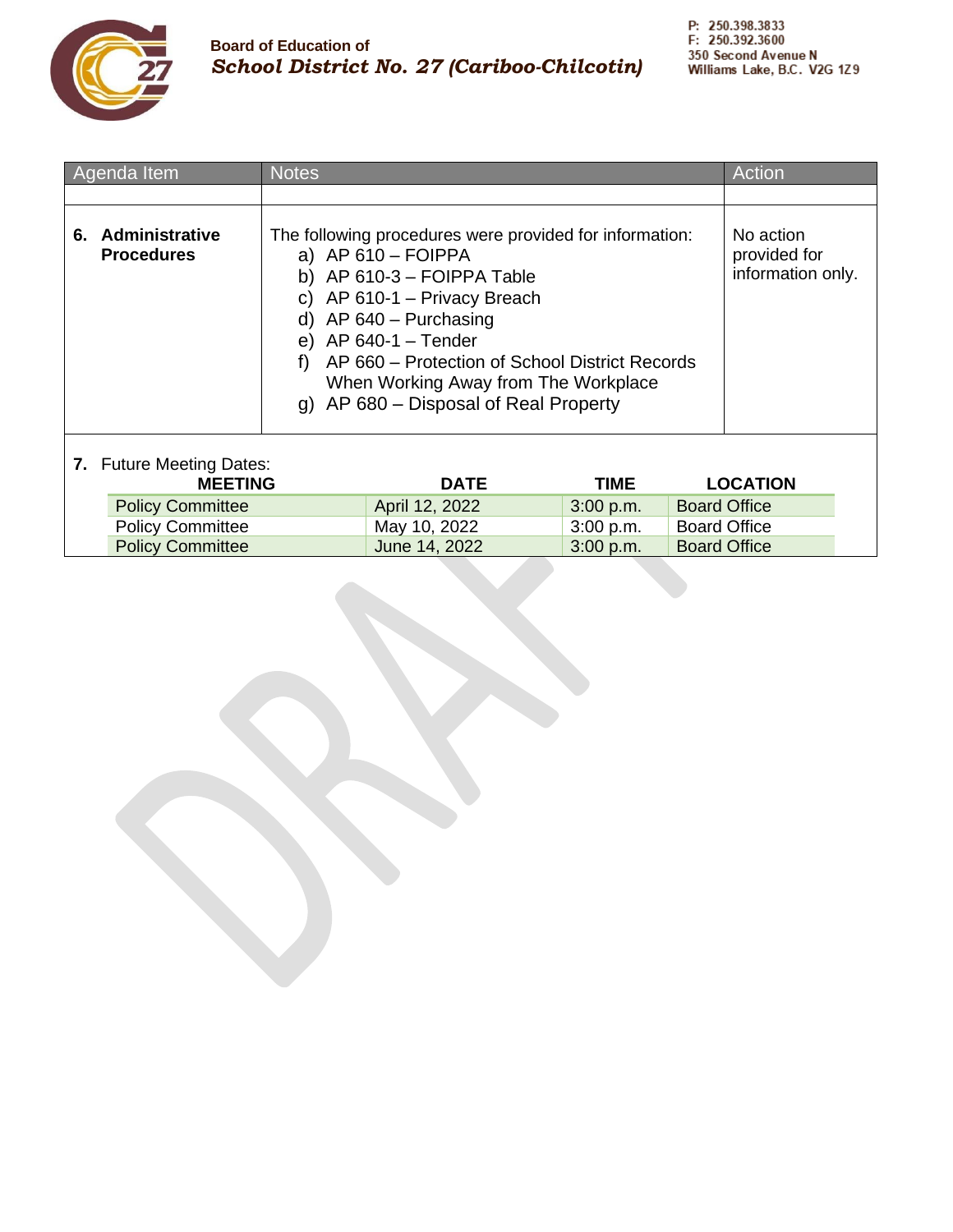<span id="page-3-0"></span>

**P: 250.398.3833 F: 250.392.3600 350 Second Avenue N Williams Lake, BC V2G 1Z9**

**Briefing Note**

| TO:          | <b>Policy Committee</b>                  |
|--------------|------------------------------------------|
| <b>FROM:</b> | Chris van der Mark                       |
| <b>DATE:</b> | April 12, 2022                           |
| RE:          | <b>Policy 160 - Trustee Remuneration</b> |

### **BACKGROUND**

During the policy review process started in 2019, *Policy 1161 – Trustee Remuneration and Expenses* was reviewed. The policy was lengthy and required trustees to submit a detailed, and often confusing, monthly expense claim form for mileage and expenses. The form is attached for information. The Secretary-Treasurer scrutinized trustee expense claims from 2015 to 2018 to determine average expenses claimed for trustees from all zones. Trustee stipends were adjusted to reflect this data and Policy 160 was developed, effectively streamlining the process for expense claims, and implementing a seamless procedure for reviewing trustee stipends on an annual basis going forward.

The committee and Board have had subsequent discussions and questions related to mileage, specifically with regards to Zone 7, where the trustee may have to drive significant distances (more than 100km) to attend a school event.

### **DISCUSSION**

Given the geographical complexities of the District, some Trustees may be required to travel greater distances to attend meetings. While the 2019 review factored this in, Trustee stipends should not be based on residential addresses of trustees as there is no legislative requirement for trustees to reside in the zone they represent. Effectively, a Zone 7 (CRD Area J and Part of K) trustee could reside in Williams Lake and have a shorter commute than other trustees. While attending meetings in person can be preferable, the past two years have shown us that the option to attend meetings virtually can provide an excellent alternative for trustees who choose not to travel.

The existing policy revision has included reasonable trustee duties and mileage for said events, into the remuneration.

*"Trustee remuneration will cover trustee attendance at all Board Meetings, Committee Meetings, meetings where a trustee acts as Board Liaison, and activities that trustees*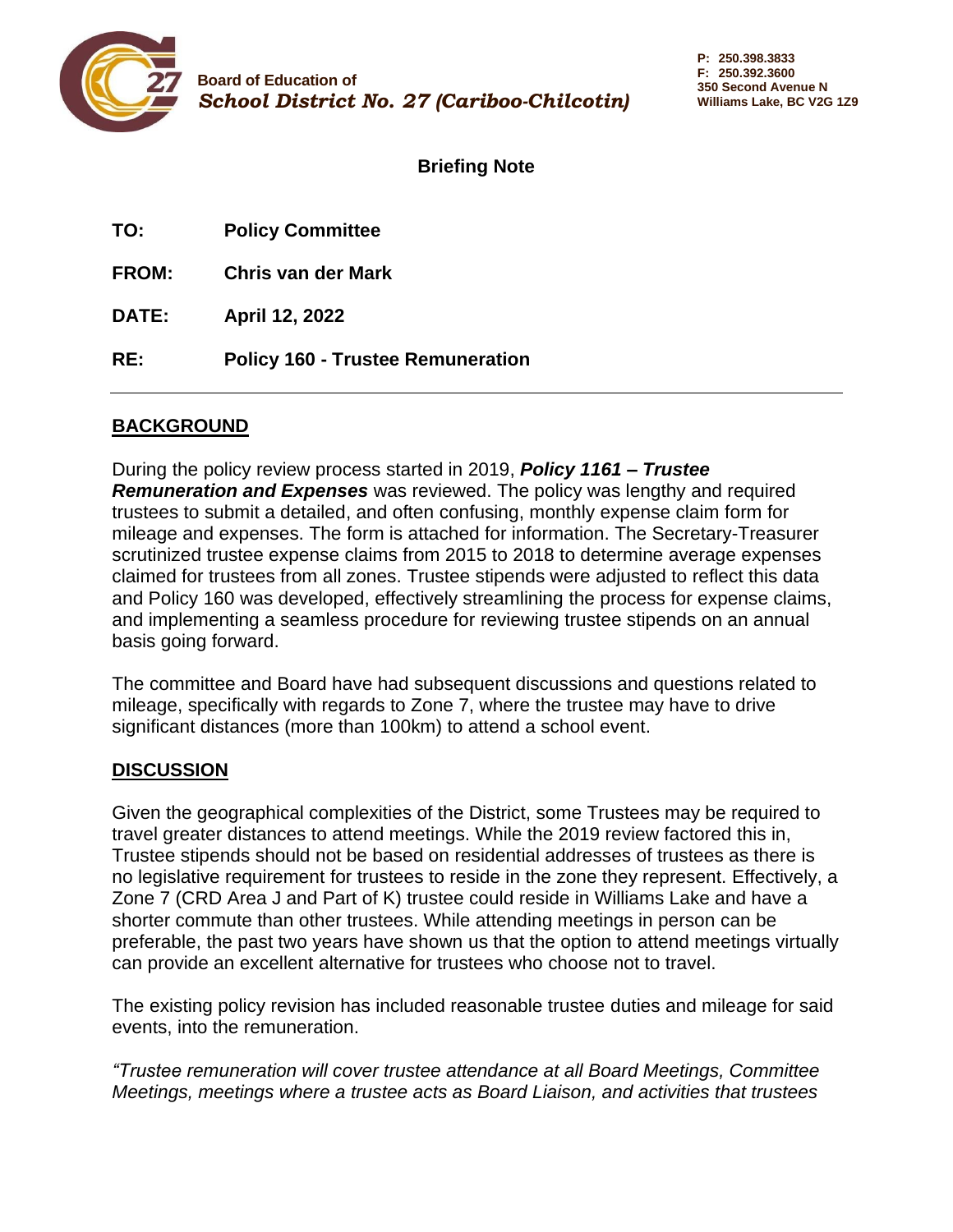*choose to participate in as part of their role. In addition, trustees will receive reimbursement for travel expenses."*

As noted above, the remuneration was intended to cover additional activities chosen by the trustee and is provided regardless of if the trustee participates or not. In reviewing similar size districts (82, 83, 91), our policy and intent is consistent with these other Districts. A unique feature for SD 27 may be Zone 7 where the distance to Nemiah or Anahim could be well over 100km. This was considered as part of the rationale for having Zone 7 as the highest renumeration, but is it adequate?

Further, as noted earlier what if the Trustee for Zone 7 chooses to live elsewhere, outside of that zone? Is the Board responsible for those travel expenses? One would expect the answer to be, No. Though unlikely, it should be considered.

#### **RECOMMENDATION**

Continue to monitor the travel specific to Zone 7. If there are specific events beyond the usual, the Zone 7 Trustee should seek permission from the Board Chair in advance of participation to approve mileage compensation.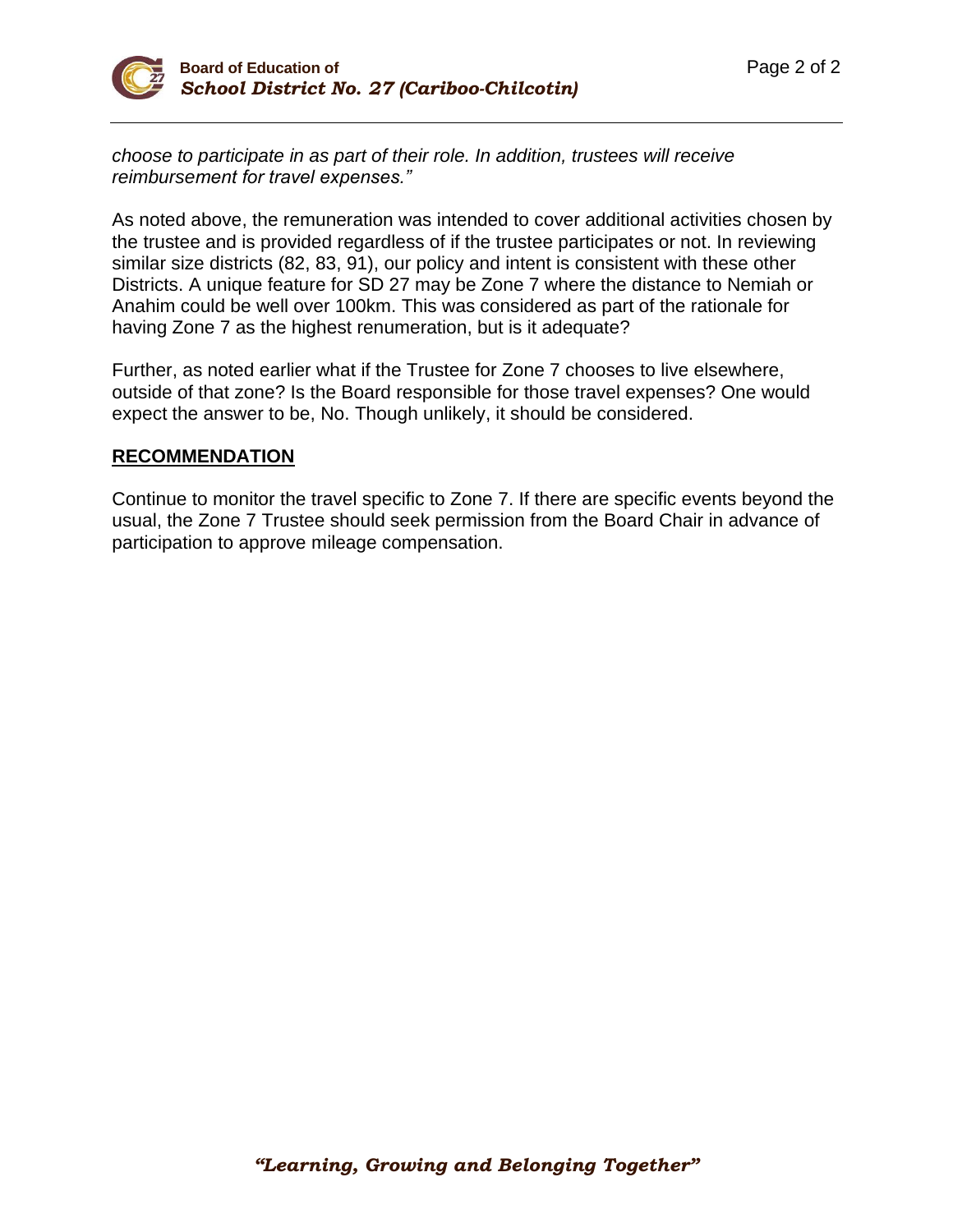

Policy Manual

# **DRAFT POLICY 520 – SMOKING AND SMOKELESS TOBACCO RESTRICTIONS**

The Board of Education acknowledges the importance of providing healthy learning and working environments and recognizes the significant health hazards implicit in the use of tobacco products.

The Board is committed to the prohibition of smoking and smokeless tobacco on school property, workplaces, and district-owned vehicles as required by the Tobacco and Vapour Products Control Act and on school district property in general.

- 1. All smoking including tobacco and electronic cigarettes, and the use of smokeless tobacco or holding lighted tobacco are prohibited in all schools, school district buildings, school district property, buses, and district vehicles, with a limited exception for the ceremonial use of tobacco in or on school property.
- 2. User groups will be advised of these regulations and that the right to use facilities may be withdrawn if smoking or the use of smokeless tobacco occurs during an event.
- 3. Signage will be posted in all schools, school district buildings, school district property, buses, and district vehicles advising of the prohibition of use of tobacco and vapour products.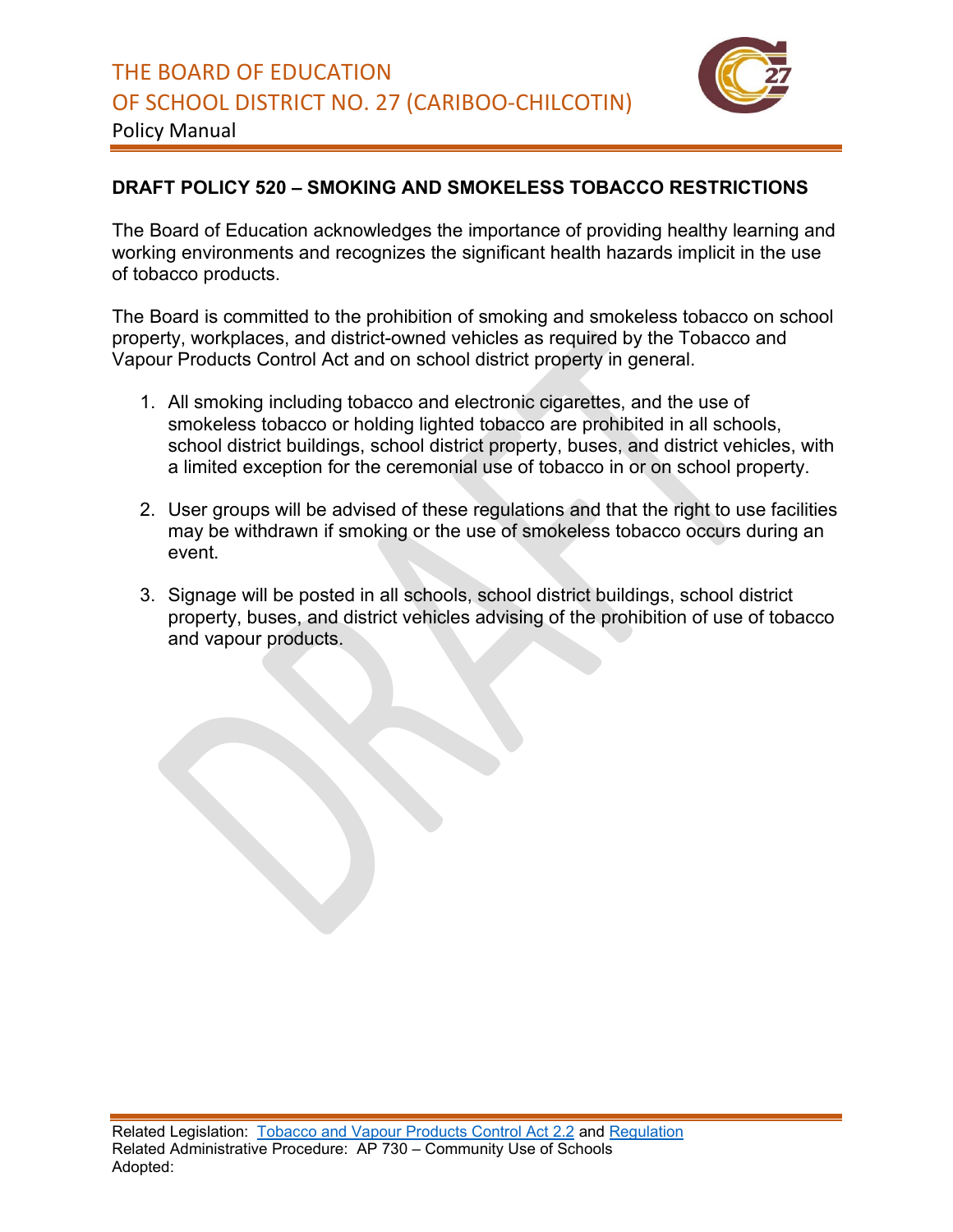<span id="page-6-0"></span>

### **Briefing Note**

| TO:          | <b>Policy Committee</b> |
|--------------|-------------------------|
| <b>FROM:</b> | <b>Cheryl Lenardon</b>  |
| <b>DATE:</b> | <b>April 12, 2022</b>   |

**RE: Policy 3518 – Smoking & Smokeless Tobacco Restrictions**

#### **BACKGROUND**

The *[Tobacco and Vapour Products Control Act](http://www.bclaws.ca/civix/document/id/complete/statreg/96451_01)* 2.2 and [Regulation](http://www.bclaws.ca/civix/document/id/complete/statreg/232_2007) came into effect in 1996. Subject to the Act, a person must not smoke or use tobacco products, including e-cigarettes, or hold lighted tobacco or ignited e-cigarettes, in or on school property. Enclosed spaces that are workplaces or open to the public and work vehicles are also subject to the prohibition, and there are prescribed distances that must be maintained from doorways and air intakes.

Board Policy 3518 - [Smoking & Smokeless Tobacco Restriction](https://sd27storage.blob.core.windows.net/media/Default/medialib/3518-smoking-smokeless-tobacco-restriction.27176e1117.pdf) was adopted in 1990, updated November 2014, and confirmed in April 2018. The policy clearly intends that the restriction apply to all worksite properties whether or not the property includes areas not covered by the legislation such as outdoor property beyond the prescribed distance from a doorway or air intake.

The policy does not reference the Act and includes specifics about inclusions on forms that are more appropriately addressed by administrative procedure. Minor changes have been made in the draft presented for consideration that refer to the related legislation and administrative procedure and allow for a modernized interpretation of signage. The updated policy, if adopted, will be renumbered consistent with the new system established.

The expressed intention of the original policy has not been altered by these updates.

#### **RECOMMENDATION**

Draft updated policy provided for consideration.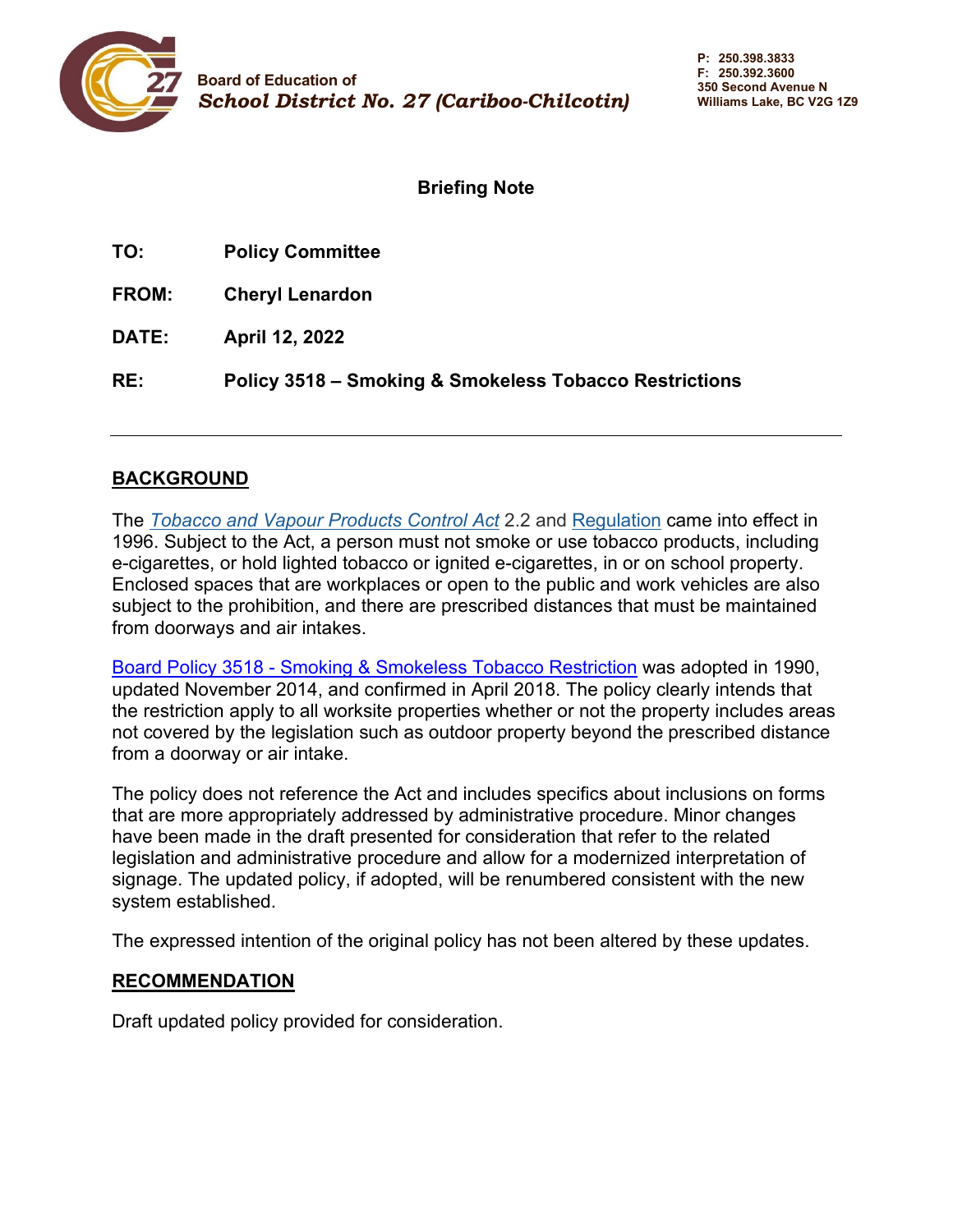

<span id="page-7-0"></span>Policy Manual

## **POLICY 310 – ANIMALS IN SCHOOLS**

The Board of Education believes that animals may be beneficial in school facilities for educational purposes, under certain conditions. Animals brought to school for educational reasons, including classroom visitors, therapy dogs and assistance dogs, can provide valuable learning opportunities as well as provide children with opportunities to develop empathy.

The Board recognizes and values the benefits of Therapy Dogs and Assistance Dogs and is committed to considering applications from schools and students who would benefit.

The Board believes the presence of animals in schools must be predicated on the school community being informed of the introduction to animals in the school and ensuring that severe allergies are a priority where those allergies might relate to animals in schools.

Animals in schools will be governed by the following administrative procedures:

AP 310 – Animals in Schools for Educational Purposes AP 310-1 – Therapy Dogs AP 310-2 – Assistance Dogs.

### **DEFINITIONS**

#### **Animals for Educational Purposes**:

Classroom Pet: Small animals which are easily confined or caged, such as a tropical fish or small mammals.

Classroom Visitor: Larger animals that are in good health and can be leashed and under the control of a responsible adult or housed in a suitable, sanitary enclosure appropriate to the size and characteristics of the animal.

### **Therapy Dogs:**

Therapy Dogs: Dogs that are trained to work for a handler to provide service and comfort to people at the community level through animal-assisted activities and animalassisted therapy.

### **Assistance Dogs:**

**Hearing Dogs**: Dogs that alert individuals who are deaf or hard of hearing to specific sounds.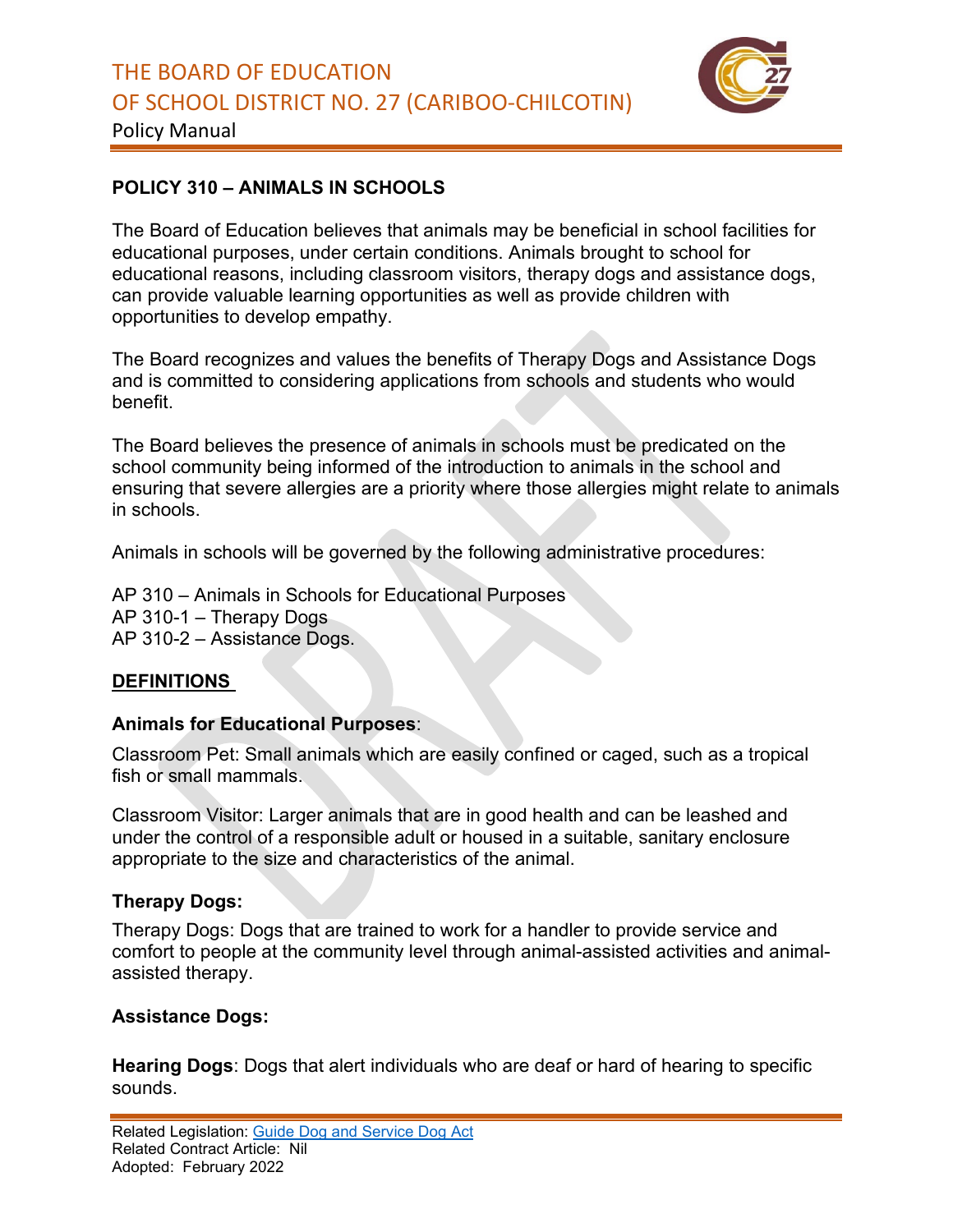**Seizure Response Dogs**: Dogs trained to provide emergency response for individuals with epilepsy.

**Service Dogs** (as defined in the BC Guide Dog and Service Dog Act): Dogs trained to perform specific tasks to assist an individual with a disability.

**Guide Dogs** (as defined in the BC Guide Dog and Service Dog Act): Dogs trained as a guide for a blind or visually impaired individual.